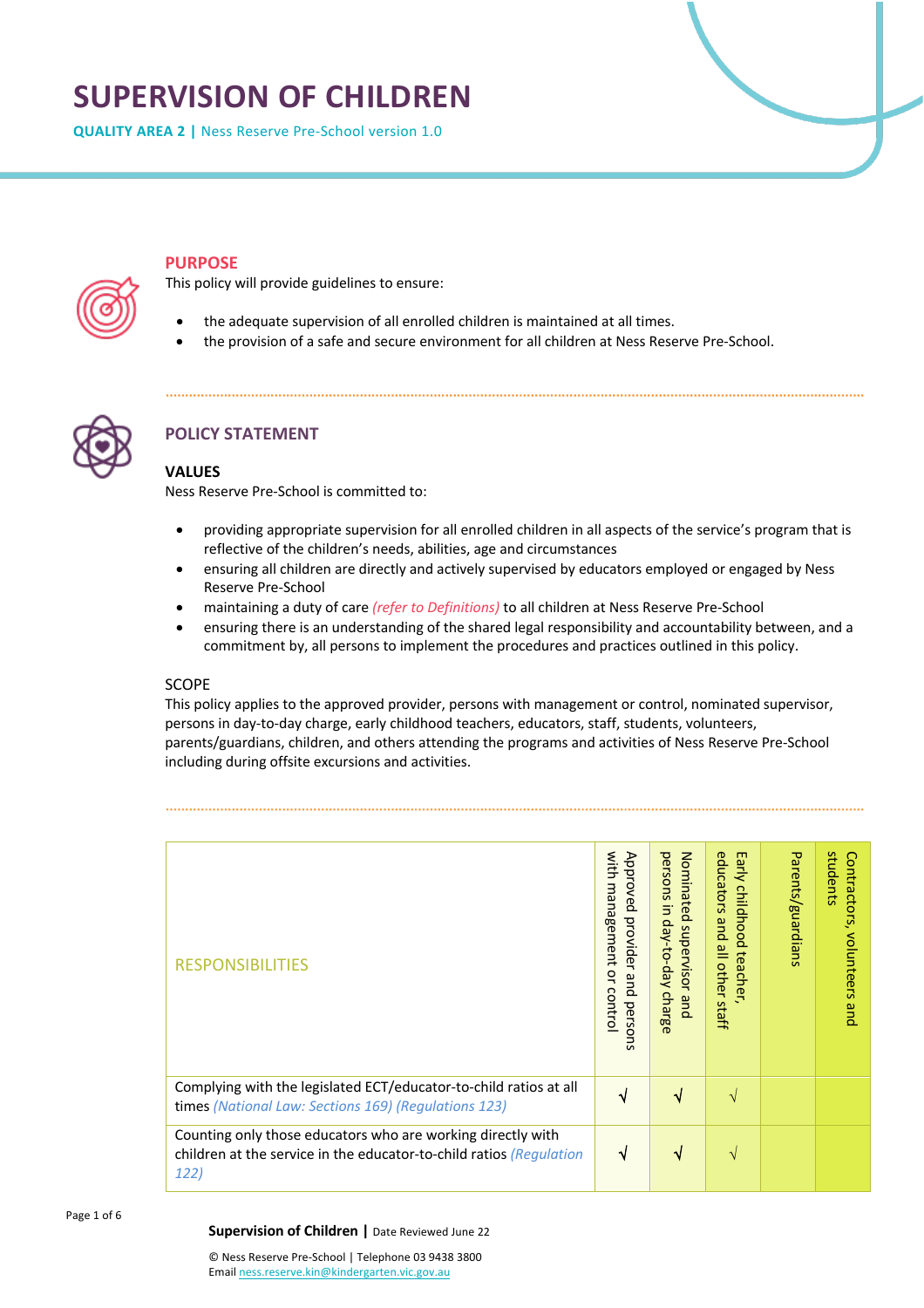| Keeping a record of ECT/educators working directly with children<br>(Regulation 151)                                                                                                                                                                                                                                                                                                                                                                                                                   | $\sqrt{ }$ | $\sqrt{}$  |           |   |
|--------------------------------------------------------------------------------------------------------------------------------------------------------------------------------------------------------------------------------------------------------------------------------------------------------------------------------------------------------------------------------------------------------------------------------------------------------------------------------------------------------|------------|------------|-----------|---|
| Ensuring any educator under the age of 18 is not left to supervise<br>children on their own (Regulation 120)                                                                                                                                                                                                                                                                                                                                                                                           | $\sqrt{ }$ | $\sqrt{ }$ | $\sqrt{}$ |   |
| Ensuring an unauthorised person is under the direct supervision<br>of an ECT/educator whilst at the service (National Law: Section<br>170(2)                                                                                                                                                                                                                                                                                                                                                           | $\sqrt{ }$ | $\sqrt{}$  | $\sqrt{}$ |   |
| Ensuring, in addition to ratio requirements, that a minimum of<br>two educators are rostered on duty at all times children are in<br>attendance at the service                                                                                                                                                                                                                                                                                                                                         | $\sqrt{ }$ | $\sqrt{ }$ | $\sqrt{}$ |   |
| Ensuring that children being educated and cared for by the<br>service are adequately supervised (refer to Definitions) by being<br>in sight and/or hearing of an educator at all times; including<br>during eating, toileting, sleep, rest and transition routines<br>(National Law: Section 165 (1), (2))                                                                                                                                                                                             | $\sqrt{ }$ | $\sqrt{ }$ | $\sqrt{}$ |   |
| Considering the design and arrangement of the service<br>environment to support active supervision (Regulation 115). This<br>may be supported by a supervision plan (refer to Attachment 1)                                                                                                                                                                                                                                                                                                            | $\sqrt{ }$ | $\sqrt{}$  | $\sqrt{}$ |   |
| Managing potential risk of abuse or harm to each child, including<br>fulfilling duty of care (refer to Definitions) and legal obligations to<br>protect children and prevent any reasonable, foreseeable risk of<br>injury or harm (refer to Child Safe Environment Policy)                                                                                                                                                                                                                            | $\sqrt{ }$ | $\sqrt{}$  | $\sqrt{}$ |   |
| Identifying high-risk activities, including excursions (refer to<br>Excursions and Service Events Policy, Road Safety and Safe<br>Transport Policy and Water Safety Policy), through a risk<br>management process, and implementing strategies to improve<br>children's safety e.g. Considering increasing adult-to-child ratios<br>in line with the identified risks (Regulation 100, 101, 102B, 102C)                                                                                                | $\sqrt{}$  | √          | $\sqrt{}$ |   |
| Ensuring supervision standards are maintained during<br>ECT/educator breaks, including during lunch breaks                                                                                                                                                                                                                                                                                                                                                                                             | $\sqrt{ }$ | $\sqrt{ }$ | $\sqrt{}$ |   |
| Providing safe spaces for children, which allow for adequate<br>supervision, and which include safe fall zones, good traffic flow,<br>maintenance of buildings and equipment, and minimising trip<br>hazards                                                                                                                                                                                                                                                                                           | N          |            |           |   |
| Implementing induction procedures to inform casual and relief<br>staff about the supervision strategies outlined in this policy                                                                                                                                                                                                                                                                                                                                                                        | $\sqrt{ }$ | $\sqrt{ }$ |           | √ |
| Notifying the Regulatory Authority (DET) within 24 hours of:<br>a serious incident (refer to Definitions) occurring at the<br>service, including when a child appears to be missing or<br>cannot be accounted for (National Law: Section<br>174(2)(a)), (Regulations 176(2)(a)(ii))<br>a complaint alleging that the health, safety or wellbeing<br>٠<br>of a child has been compromised or that the law has<br>been breached (National Law: Section 174(2)(b)),<br>(Regulations 175(2)(c), 176(2)(b)) | $\sqrt{ }$ |            |           |   |
| Notifying parents/guardians of a serious incident (refer to<br>Definitions) involving their child as soon as possible, but not<br>more than 24 hours after the occurrence (Regulation 86, 87<br>(3)(e)                                                                                                                                                                                                                                                                                                 | $\sqrt{ }$ | $\sqrt{ }$ | $\sqrt{}$ |   |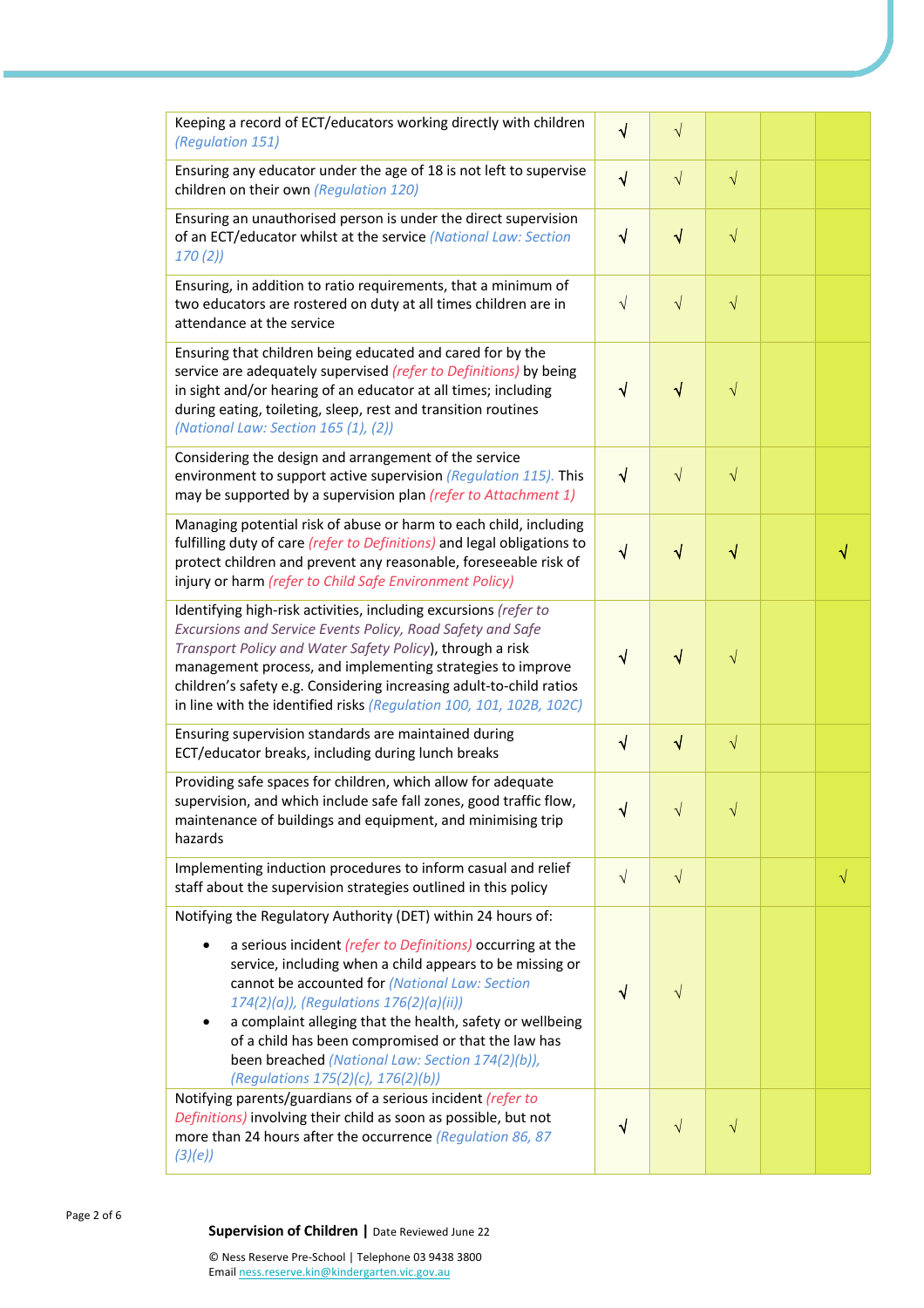| Reporting notifiable incidents (refer to Definitions) to Worksafe<br>Victoria                                                                                                                                                                                                                             | √          | $\sqrt{}$  |           |           |   |
|-----------------------------------------------------------------------------------------------------------------------------------------------------------------------------------------------------------------------------------------------------------------------------------------------------------|------------|------------|-----------|-----------|---|
| Evaluating supervision procedures regularly                                                                                                                                                                                                                                                               | $\sqrt{ }$ | $\sqrt{}$  | $\sqrt{}$ |           |   |
| Complying with the service's Excursions and Service Events, Road<br>Safety and Safe Transport and Water Safety Policy                                                                                                                                                                                     | $\sqrt{ }$ | $\sqrt{}$  | $\sqrt{}$ | $\sqrt{}$ | √ |
| Identifying the potential for the risks of abuse or harm to each<br>child, including fulfilling duty of care (refer to Definitions) and<br>legal obligations to protect children and prevent any reasonable,<br>foreseeable risk of injury or harm                                                        | $\sqrt{ }$ | $\sqrt{}$  | $\sqrt{}$ |           |   |
| Providing support to ECT/educators when children with<br>challenging behaviours or additional neads are involved                                                                                                                                                                                          | $\sqrt{ }$ | $\sqrt{}$  |           |           |   |
| Ensuring that all children are accounted for, including by<br>referring to attendance records (refer to Definitions) at various<br>times throughout the day, e.g. during indoor/outdoor programs                                                                                                          |            | $\sqrt{}$  | $\sqrt{}$ |           |   |
| Adjusting supervision strategies to suit the service environment,<br>educator skills, and age mix, dynamics and size of the group of<br>children being supervised and the activities being undertaken                                                                                                     | $\sqrt{ }$ | $\sqrt{}$  | $\sqrt{}$ |           |   |
| Maintaining a duty of care to children at all times (including<br>when the child is on the premises but not signed into or signed<br>out of the care of the service and the parent/guardian or person<br>delivering or collecting the child is responsible for supervising<br>that child) (Regulation 99) |            | $\sqrt{}$  | $\sqrt{}$ | √         |   |
| Balancing supervision requirements with children's needs for<br>privacy and independence                                                                                                                                                                                                                  |            | $\sqrt{ }$ | $\sqrt{}$ |           |   |
| Communicating with other educators regularly to ensure<br>adequate supervision at all times                                                                                                                                                                                                               |            | $\sqrt{}$  | $\sqrt{}$ |           |   |
| Adhering to the Child Safe Environment Policy                                                                                                                                                                                                                                                             |            | $\sqrt{}$  | $\sqrt{}$ | $\sqrt{}$ |   |
| Ensuring doors and gates are closed at all times to prevent<br>children from leaving the service unaccompanied or from<br>accessing unsupervised/unsafe areas of the service                                                                                                                              | $\sqrt{ }$ | $\sqrt{}$  | $\sqrt{}$ | $\sqrt{}$ |   |
| Deciding when to interrupt and redirect children's play to ensure<br>safety at all times                                                                                                                                                                                                                  |            | $\sqrt{}$  | $\sqrt{}$ |           | V |
| Identifying opportunities to support and extend children's<br>learning while also recognising their need to play without adult<br>intervention                                                                                                                                                            |            | $\sqrt{}$  | $\sqrt{}$ |           |   |
| Conducting daily safety checks of the environment to assess<br>safety and to remove hazards                                                                                                                                                                                                               |            | $\sqrt{}$  | $\sqrt{}$ |           |   |
| Supervising/being aware of children's daily arrival and departure<br>from the service and being aware of the person who has<br>authority to collect the child (refer to Delivery and Collection of<br>Children Policy)                                                                                    |            | $\sqrt{}$  | $\sqrt{}$ | $\sqrt{}$ |   |
| Supervising their own child/ren before signing them into the<br>program and after they have signed them out of the program                                                                                                                                                                                |            |            |           | $\sqrt{}$ |   |
| Enabling ECT/educators to supervise children at all times e.g. by<br>making arrangements to speak with educators at a mutually<br>suitable time                                                                                                                                                           |            |            |           | $\sqrt{}$ |   |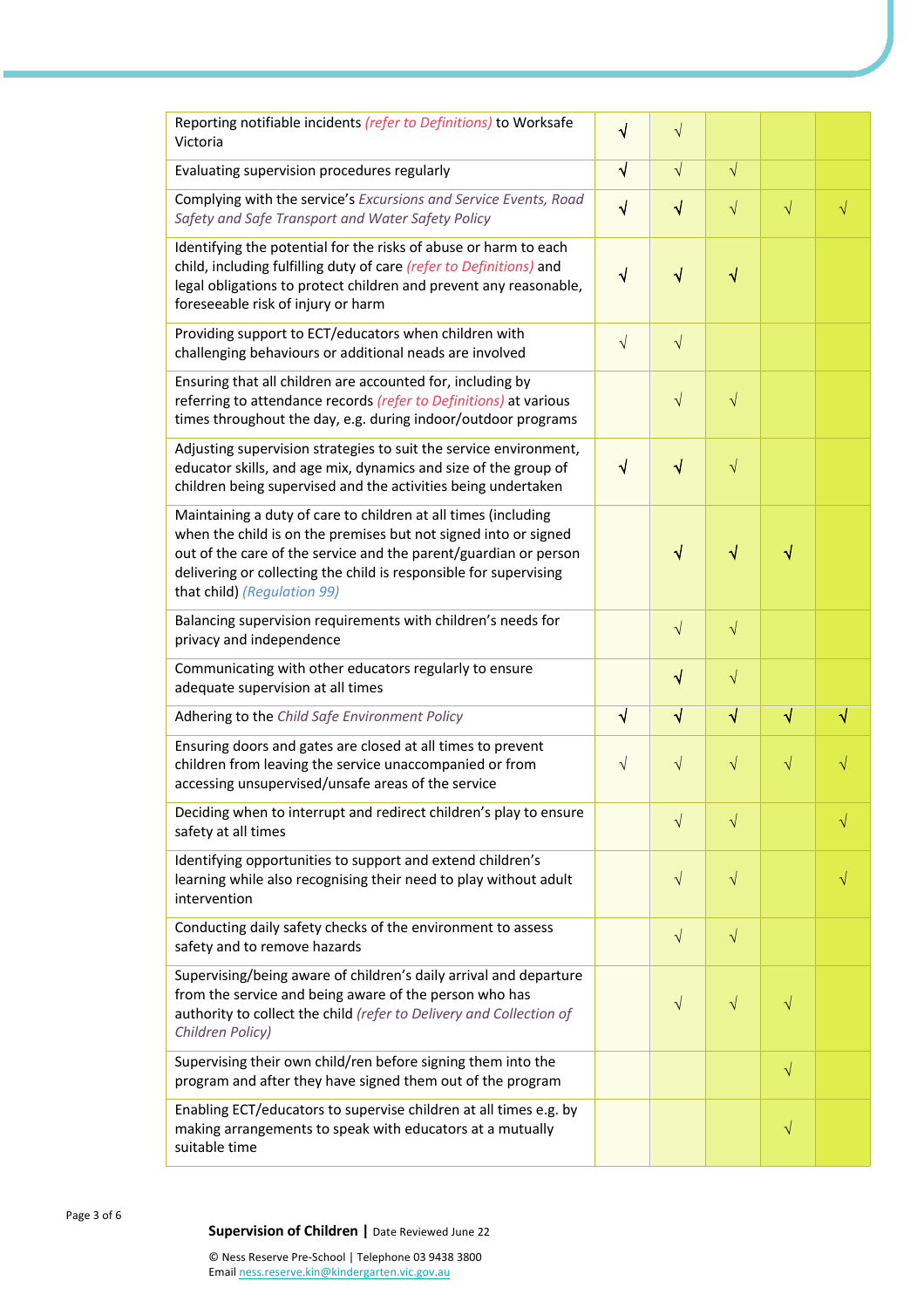# **BACKGROUND AND LEGISLATION**

#### BACKGROUND

Supervision is essential in ensuring that children's safety is protected in the service environment. Children have a right to be protected from potential hazards and dangers posed by products, plants, objects, animals and people in the immediate and wider environment.

Supervision is an integral part of the care and education of children and requires staff members to make ongoing assessments of the child and the activities in which they are engaged; utilising range of skills such as positioning and peripheral vision. Active supervision assists in the development of positive relationships between educators, children and their families, and informs ongoing assessment and future planning. Adequate supervision *(refer to Definitions)* requires teamwork and good communication between educators.

#### LEGISLATION AND STANDARDS

Relevant legislation and standards include but are not limited to:

- Child Safe Standards, Education and Care Services National Law Act 2010
- Education and Care Services National Regulations 2011
- National Quality Standard, Quality Area 2: Children's Health and Safety
- Occupational Health and Safety Act 2004
- Occupational Health and Safety Regulations 2017
- Worker Screening Act 2020
- Worker Screening Regulations 2021 (Vic)

#### The most current amendments to listed legislation can be found at:

- Victorian Legislation Victorian Law Today: www.legislation.vic.gov.au
- Commonwealth Legislation Federal Register of Legislation: www.legislation.gov.au



#### **DEFINITIONS**

The terms defined in this section relate specifically to this policy. For regularly used terms e.g. Approved provider, Nominated supervisor, Notifiable complaints, Serious incidents, Duty of care, etc. refer to the *Definitions* file of the PolicyWorks catalogue.



# **SOURCES AND RELATED POLICIES**

#### **SOURCES**

- Kidsafe: www.kidsafe.com.au
- The Royal Children's Hospital Community Information team (formerly Safety Centre) provides information on safety promotion and injury prevention: www.rch.org.au.
- WorkSafe Victoria: www.worksafe.vic.gov.au
- Guide to the National Quality Framework (ACECQA): http://acecqa.gov.au/

Page 4 of 6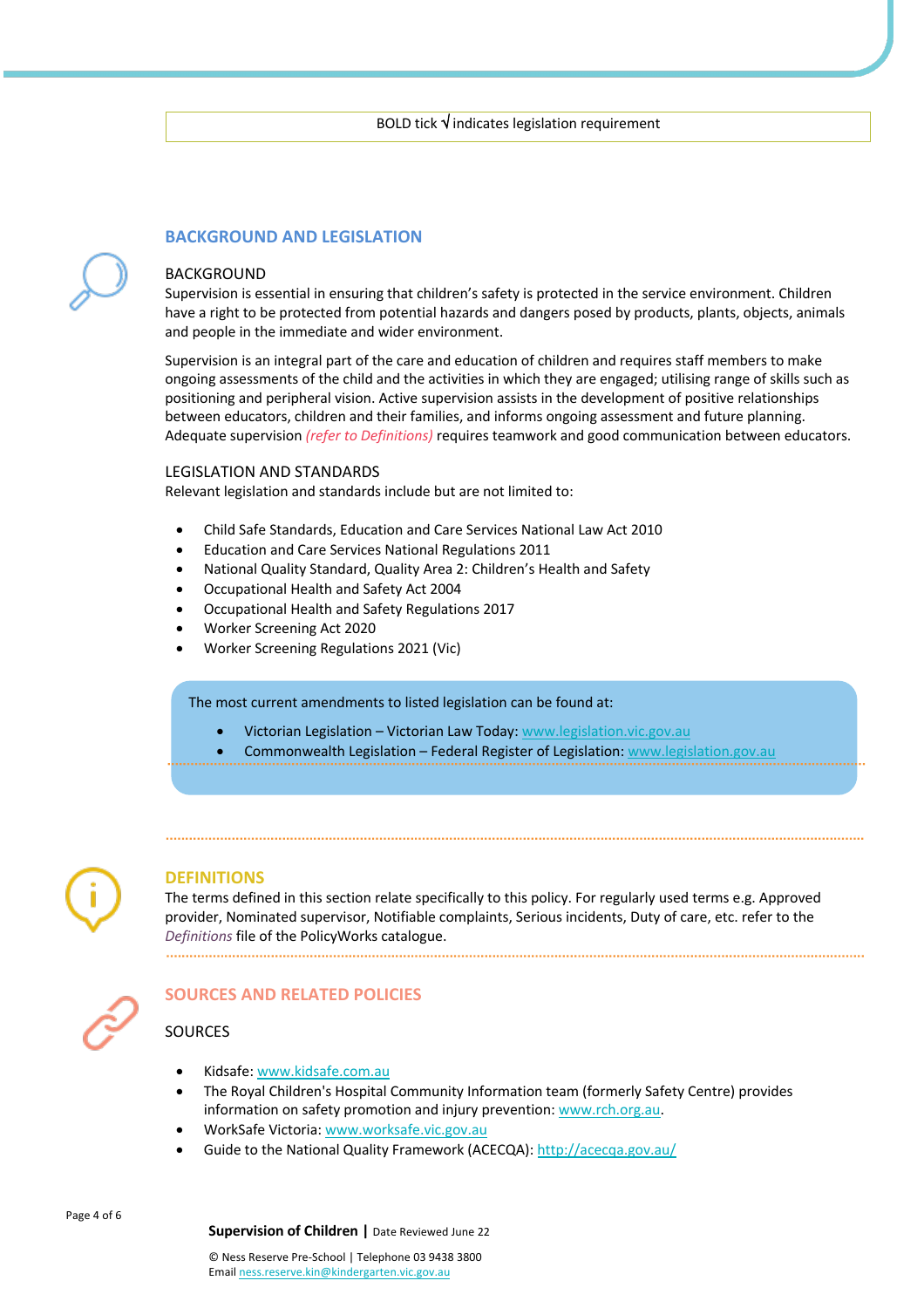• Guide to the Education and Care Services National Law 2010 and the Education and Care Services National Regulations 2011 (ACECQA): http://acecqa.gov.au/

# RELATED POLICIES

- Administration of First Aid
- Child Safe Environment
- Complaints and Grievances
- Dealing with Medical Conditions
- Delivery and Collection of Children
- Excursions and Service Events
- Incident, Injury, Trauma and Illness
- Interactions with Children
- Occupational Health and Safety
- Relaxation and Sleep
- Road Safety and Safe Transport
- **Staffing**
- Tobacco Alcohol and other Drugs
- **Water Safety**



# **EVALUATION**

In order to assess whether the values and purposes of the policy have been achieved, the approved provider will:

- regularly seek feedback from everyone affected by the policy regarding its effectiveness
- record and monitor complaints and incidents in relation to the supervision of children and amend the policy and procedures as required
- keep the policy up to date with current legislation, research, policy and best practice
- revise the policy and procedures as part of the service's policy review cycle, or as required
- notifying all stakeholders affected by this policy at lReserve 14 days before making any significant changes to this policy or its procedures, unless a lesser period is necessary due to risk.



# **ATTACHMENTS**

• Attachment 1: Supervision risk management template



#### **AUTHORISATION**

This policy was adopted by the approved provider of Ness Reserve Pre-School on 21<sup>st</sup> of June 2021

**REVIEW DATE:** July 2023